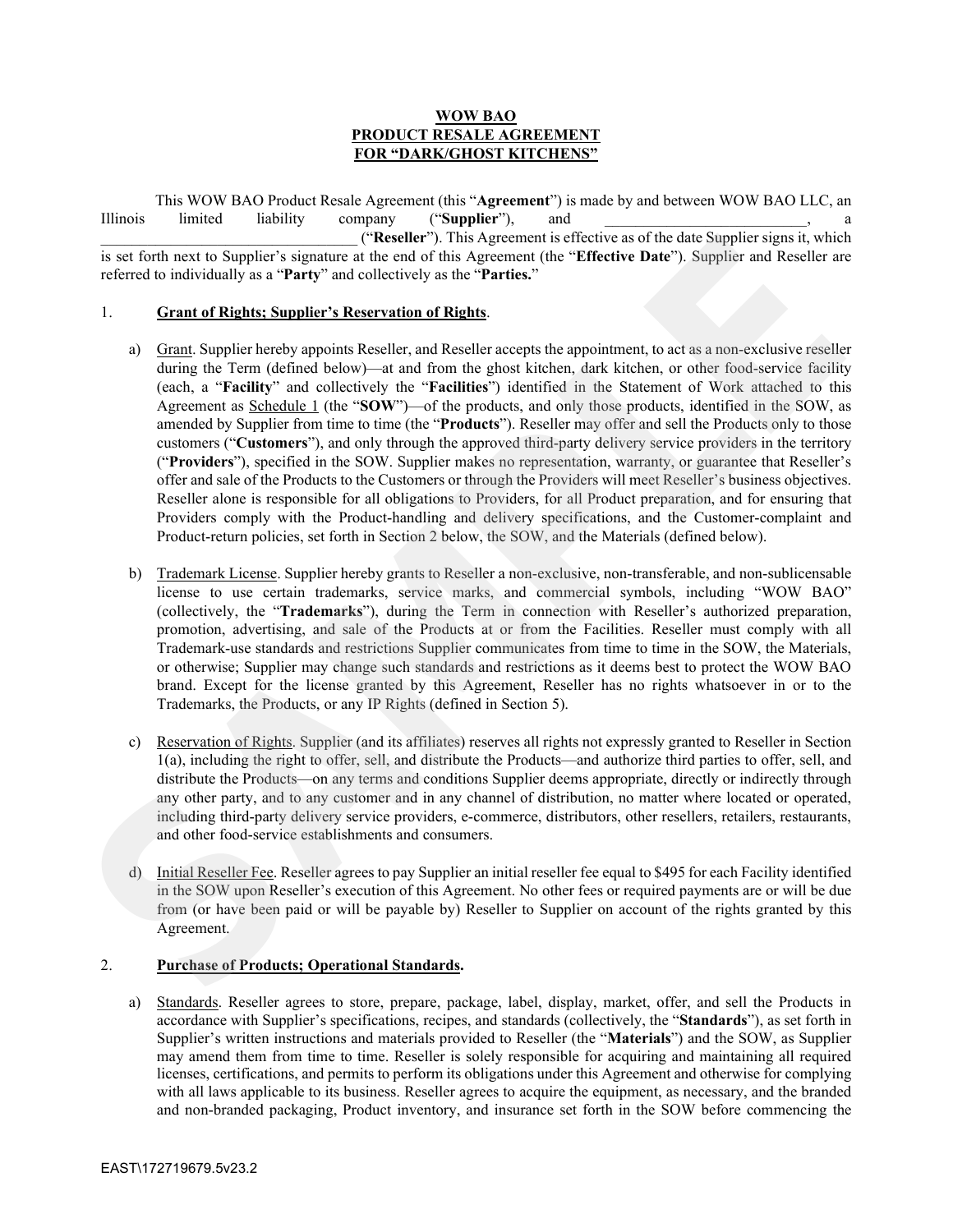preparation, offer, and sale of the Products. Reseller agrees to comply with Supplier's pricing guidelines for the Products, as set forth in the Materials and SOW or otherwise communicated by Supplier. Except for Supplier's Standards related to the orderly, sanitary, and proper acquisition, preparation, and resale of the Products and protection of the WOW BAO brand, Reseller may and is expected to operate its existing business at the Facility as it deems best. The Parties do not intend anything referenced in this Agreement to govern any aspect of Reseller's operation of its existing business other than for those aspects related to the WOW BAO brand.

- b) Acquisition of Products. Reseller must purchase its required inventory of Products only from Supplier's approved Product manufacturers and distributors ("**Distributors**") identified in the SOW. Reseller will pay the then-current bona-fide wholesale price charged for such Products, excluding taxes, shipping, and handling, each of which is Reseller's sole responsibility. Reseller acknowledges that credit and payment terms, lead-times, forecast requirements, transfer of title and risk of loss, delivery and freight, and other purchase terms for the Products will be set forth in Distributor's form of purchase order unless otherwise expressly stated in the SOW. Supplier does not guaranty either Reseller's payment obligations or Distributor's performance obligations. Reseller's sole recourse in the event of Distributor's breach of its obligations is against Distributor. 10) Acquisition of Punkests. Resolve must purchase is required inventory of Punkests suby from Supplice's<br>approach Product manufactures and distribution CP Distribution (10) of Such and 10 (80) W. Resolve in the Substituti
	- c) Volume Commitments. Supplier does not guarantee that any volume of Products will be available for purchase from any Distributor.
	- d) Training. Supplier will provide training materials to Reseller for use solely in connection with the storage, preparation, delivery, marketing, promotion, offer, and sale of the Products to Customers through Providers. Such training materials are part of Supplier's Confidential Information (defined below). In addition, Supplier may, at its sole option and expense, provide on-site training support at the Facility to ensure that the Products are prepared and packaged by Reseller in accordance with the Standards. Reseller is solely responsible for ensuring that its personnel satisfactorily complete any training requirements before handling, preparing, packaging, marketing, promoting, offering, or selling the Products.
	- e) Facility Standards and Inspections. Reseller agrees at all times to maintain the Facilities in accordance with all applicable laws, including those relating to manufacturing, processing, storage, handling, packaging, and labeling of food products intended for human consumption, the FDA Food Safety and Modernization Act, and state and local food-safety regulations. Supplier or its designee reserves the right to inspect any Facility during regular business hours to ensure that such Facility is in compliance with this Section 2(e).
	- f) Food-Recall Policy/Crisis-Management Policy. Reseller agrees to comply with Supplier's food-recall policy set forth in the Materials and Distributor's food-recall policy (if any).
	- g) Marketing. Reseller agrees to comply with the requirements for marketing and advertising the Products as set forth in the SOW in order to protect the WOW BAO brand.
	- h) Records; Audits. Reseller agrees to maintain records regarding Product-purchase volumes, inventory, waste, and sales, and other business matters in accordance with applicable law and as Supplier may require in the Materials and SOW. Supplier may, at its option and upon 24 hours' prior notice to Reseller, audit Reseller's records related to its purchase, preparation, storage, offer, marketing, and sale of the Products and performance of its obligations under this Agreement.
	- i) Product Returns; Customer Complaints. Reseller agrees to comply with Supplier's Customer-Product return and Customer-complaint policies set forth in the Materials and SOW.
	- j) Provider Account Setup.
		- i) For any Provider with which Supplier has a master level service agreement, Reseller agrees to establish its account for the sale of Products at the Facility(ies) under Supplier's business account. Supplier's account shall be the parent account and the terms and conditions of Supplier's master level service agreement shall apply to the sale of Products.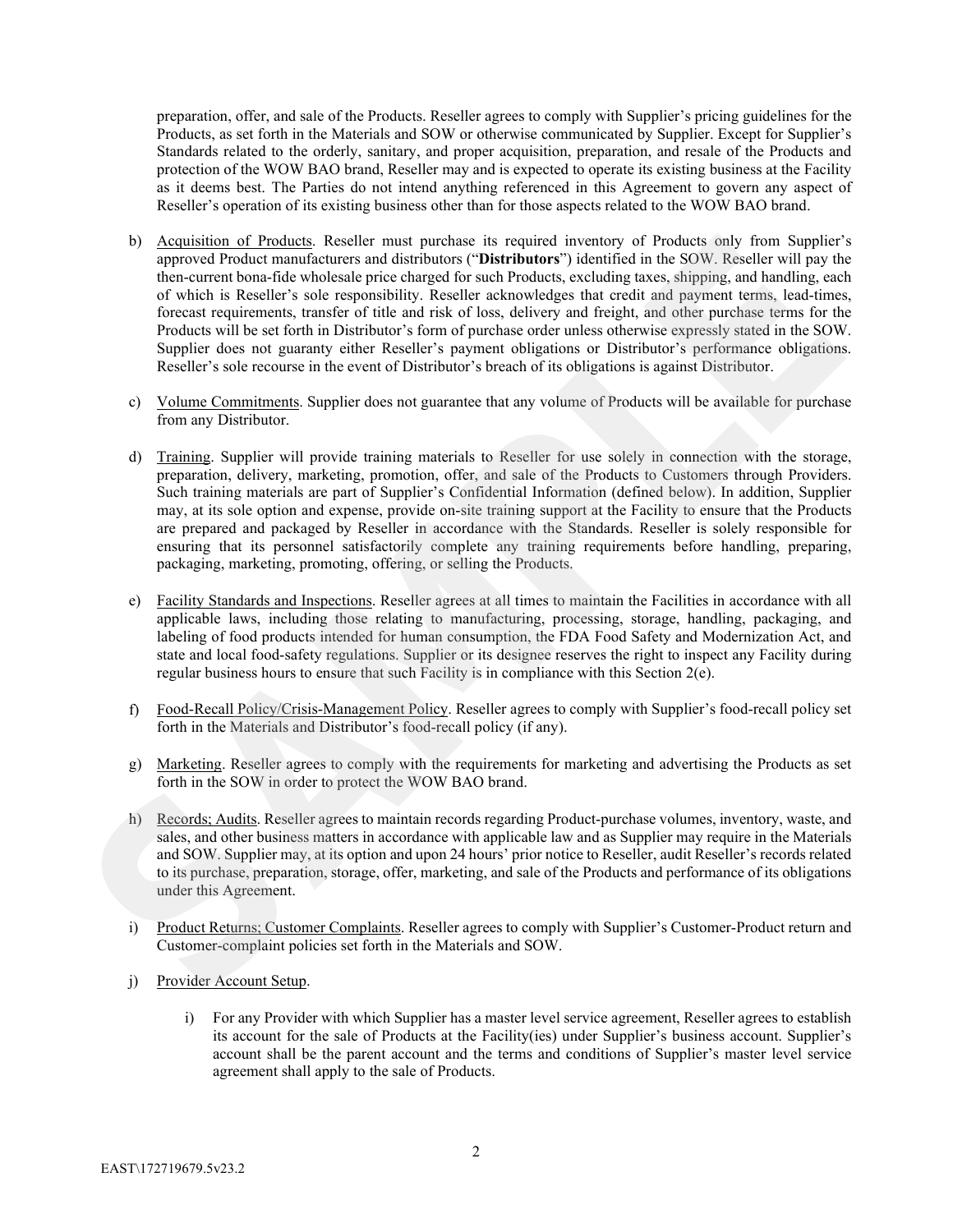- ii) If DoorDash is listed as a Provider in Section 2(a) of the SOW or later added as a Provider, Reseller shall enable DoorDash Storefront functionality. All Facility Locations activating DoorDash as a Provider under this Agreement will be automatically enrolled in a DoorDash free delivery promotion which shall run in perpetuity until otherwise notified by Provider or Supplier. Reseller will be charged a discounted per delivery fee. Discounted delivery fees shall be outline in the agreement between Reseller and DoorDash and may be modified from time to time upon notice prior to the effective date of such fee change. Reseller may disenroll from the DoorDash free delivery promotion at any time during the term of this Agreement upon prior written notice to both Seller and DoorDash, which notice shall be given at least 10 business days in advance of the deactivation date. This DoorDash free delivery promotion and related terms are (i) separate from and independent of DoorDash Storefront and (ii) applicable only for the sale of Products under this agreement and not transferrable to other products sold by Reseller.
- k) Customer Data. Unless prohibited by applicable law, Supplier has the right to access through Providers' online portals any information related to Reseller's Customers for the Products purchased through Providers, including Product-purchase histories, sales prices, promotions, menu-pricing, and certain operational metrics (collectively, "**Customer Data**"). Reseller agrees to respond promptly to Providers' requests for, and to grant, written approval of Supplier's access to such online portals and otherwise to comply with any Provider requirements to facilitate Supplier's access to Customer Data. Ownership of and restrictions on use applicable to such Customer Data are set forth in the SOW. of sole than the change. Readler may shownall from the DaveDab from delivery promotion at any time<br>during the kempediato space of the system of the Markov and The Book of the SM (Since and The SM (Since 2010) and the produ

3. **Relationship**. Supplier's and Reseller's relationship is solely that of vendor and vendee. The Parties agree that they do not intend to create between them any franchise, agency, joint venture, partnership, employment, joint-enterprise, or fiduciary relationship. The Parties consider Reseller to be an independent contractor under this Agreement. Neither Party has any express or implied right or authority to assume or create any obligations on behalf of or in the name of the other Party or to bind the other Party to any contract, agreement, or undertaking with any third party.

### 4. **Term of Agreement; Termination**.

- a) Term. The term of this Agreement commences on the Effective Date and runs for a period of three months thereafter (the "**Initial Term**"). At the end of the Initial Term, this Agreement will automatically renew for additional twelve-month periods (the Initial Term and each renewal period are referred to collectively as the "**Term**").
- b) Multiunit Resellers.
	- i) If five (5) or more Facilities are or become covered by this Agreement, whether listed in the original or an amended SOW in this Agreement or later added by a joinder agreement signed by Supplier and/or Reseller, Reseller will automatically be classified as a "**Multiunit Reseller**" with respect to those aggregate Facilities and will be bound immediately by all terms in this Agreement that apply to both Reseller and to a Multiunit Reseller.
	- ii) On the date the fifth  $(5<sup>th</sup>)$  and each successive Facility formally becomes covered by this Agreement, the Initial Term will (A) automatically restart on that latest date (the "**Term Restart Date**") with respect to all Facilities operated under this Agreement, (B) extend for one full year from the Term Restart Date, and (C) expire on the day before the one-year anniversary of the Term Restart Date (this extended term is referred to as the "**Multiunit Reseller Extended Term**"). This Agreement will automatically renew for additional two-year periods after expiration of the Multiunit Reseller Extended Term unless Multiunit Reseller notifies Supplier in writing at least six (6) months before the end of the Multiunit Reseller Extended Term or, if applicable, the then-effective two-year renewal period that Multiunit Reseller wishes not to renew this Agreement for an additional term (the Multiunit Reseller Extended Term and each renewal period are referred to collectively as the "**Multiunit Reseller Term**").
	- iii) If Multiunit Reseller elects during the Multiunit Reseller Term to cease operating more than twenty percent (20%) of its Facilities that are covered by this Agreement, or if Multiunit Reseller chooses not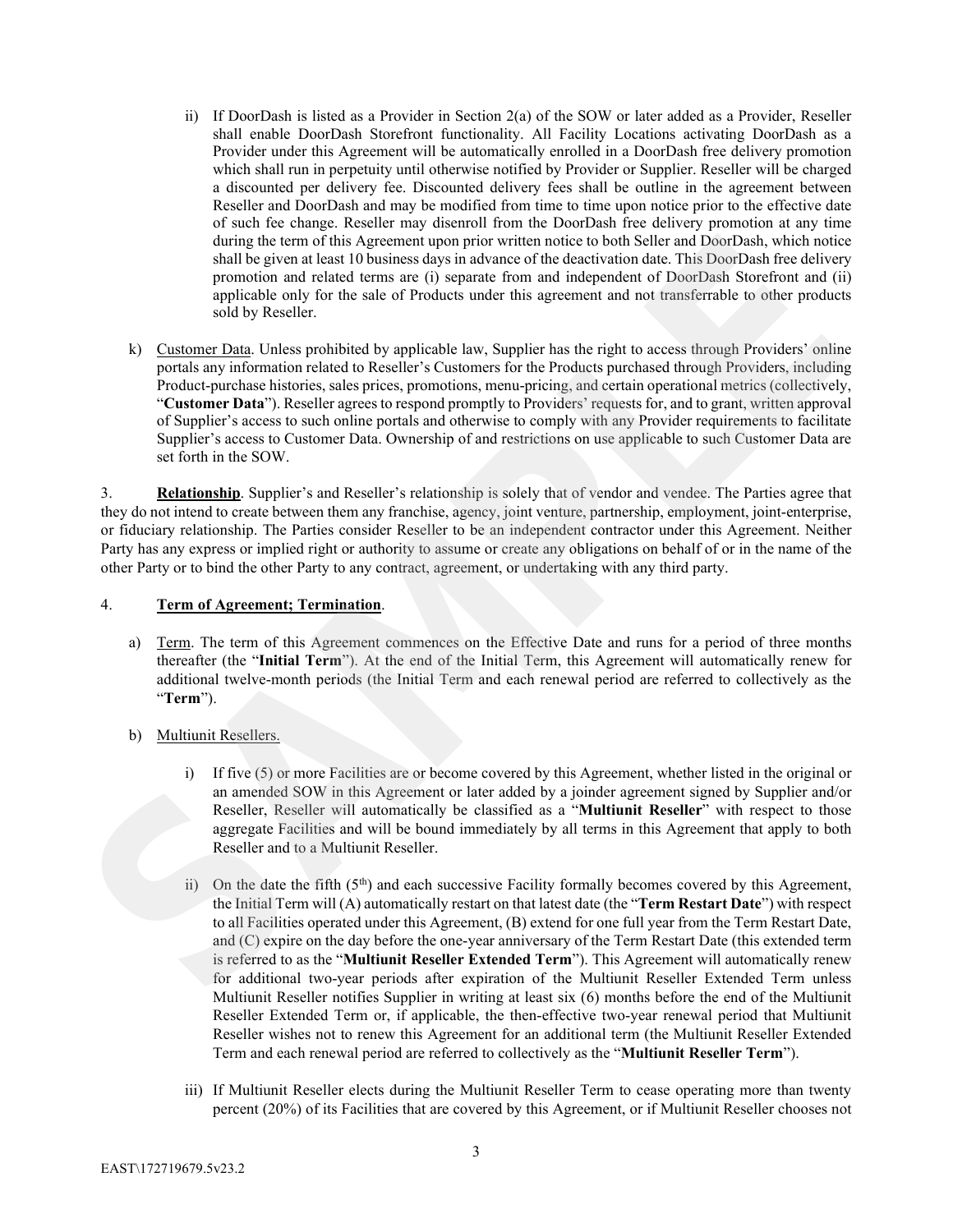to renew this Agreement at the expiration of the Multiunit Reseller Extended Term or any subsequent renewal term, Reseller agrees to work with Supplier in good faith on an orderly wind-down plan for the Product resale business conducted by the Facilities affected by Multiunit Reseller's decision so that no more than twenty-five percent (25%) of all of Multiunit Reseller's Facilities covered by this Agreement at the time Reseller communicates its decision to Supplier will cease reselling Products during any month after the effective date of Reseller's decision (the "**Multiunit Reseller Termination Plan**"). Multiunit Reseller's continued sale of Products from the affected Facilities during the wind-down period will be subject to the rights, duties, and liabilities of this Agreement.

To illustrate this process, if Reseller has twenty (20) Facilities covered by this Agreement and elects to cease operating eight Facilities, Reseller may not cease operating more than five (5) Facilities (25% of all Facilities) in any given month.

- iv.) If Multiunit Reseller fails to work in good faith with Supplier to create, or fails to comply with, the Multiunit Reseller Termination Plan (a "**Termination Plan Default**"), Reseller acknowledges and confirms that Supplier will suffer substantial damages as a result of such failure, including Brand Damages. "Brand Damages" means lost sales of Products, lost market penetration and goodwill, loss of representation in the market area of the affected Facilities, lost opportunity costs, and expenses that Supplier will incur in developing or finding other resellers of Products in the market area of the affected Facilities. Supplier and Reseller acknowledge that Brand Damages are difficult to estimate accurately, and proof of Brand Damages would be burdensome and costly, although such damages are real and meaningful to Supplier. Therefore, upon a Termination Plan Default, Reseller agrees to pay Supplier in a lump sum, within fifteen (15) days after written demand for such amount is delivered to Reseller, liquidated damages equal to twenty percent (20%) of the average gross sales from all Facilities during the previous four (4) weeks in which all Facilities operated in compliance with Standards and with the full menu. Multinia Reselect is consinued also of Products from the affected fredinteins during the wind-down period<br>will be subject to the rights, during, all individue of this Agreenent.<br>
To illustriate this process, if Resulter h
	- v.) Reseller agrees that the liquidated damages calculated under this Section 4(b) represent the best estimate of Supplier's Brand Damages arising from a Termination Plan Default. Reseller's payment of the liquidated damages will not be considered a penalty but, rather, a reasonable estimate of fair compensation to Supplier for the Brand Damages it will incur due to the Termination Plan Default. Reseller acknowledges that its payment of liquidated damages is full compensation to Supplier only for the noted Brand Damages and is in addition to, and not in lieu of, Reseller's obligation to pay other amounts due under, and otherwise to comply with the terms of, this Agreement. If any valid law or regulation governing this Agreement limits Reseller's obligation to pay, and/or Supplier's right to receive, the liquidated damages for which Reseller is obligated under this Section, then Reseller will be liable to Supplier for any and all Brand Damages Supplier incurs, now or in the future, as a result of the Termination Plan Default.
	- c) Termination for Convenience. Either Party may terminate this Agreement or any Facility covered under this Agreement for any or no reason upon 60 days' prior written notice to the other Party, subject to Section 4(b) of this Agreement. Termination for Convenience may not be exercised during the Initial Term, except in the case of notice from one Party to the other Party of intent to terminate the Agreement upon natural expiration of the Initial Term.
	- d) Termination for Breach. Supplier may terminate this Agreement immediately upon written notice to Reseller upon the occurrence of any of the following events of default (each, an "**Event of Default**") and Reseller's failure to cure within the applicable cure period, if any:
		- i) Reseller's: (A) offer and sale of the Products to an unapproved customer or through an unapproved third-party delivery service provider; (B) failure to comply with the Standards regarding handling, preparing, and packaging the Products; or (C) unauthorized use of the Trademarks or IP Rights, and in each case Reseller's failure to cure within 24 hours following Supplier's delivery of notice of such Event of Default;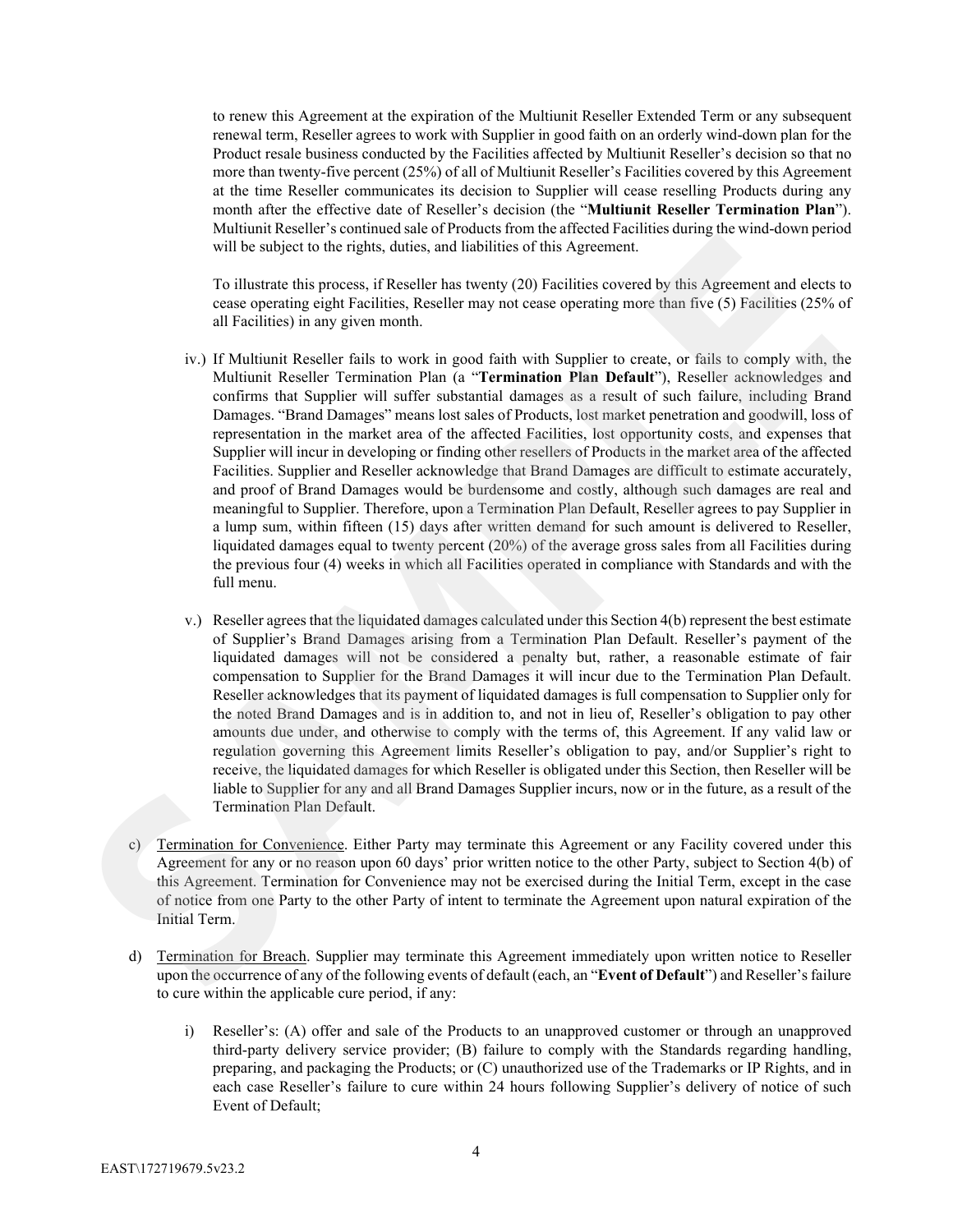- ii) Reseller's unauthorized disclosure of any Confidential Information or failure to comply with applicable law, including suspension or revocation of any license, permit, or certification required for Reseller to perform its obligations under this Agreement;
- iii) Reseller's breach of any obligation under this Agreement not otherwise described in Sections 4(c)(i) and 4(c)(ii) and failure to commence curing such breach immediately following Supplier's delivery of notice of such Event of Default and to cure that breach completely (and to confirm to Supplier in writing that Reseller has done so) no later than five days following Supplier's delivery of notice of such Event of Default.

Reseller may terminate this Agreement upon written notice to Supplier if Supplier breaches its obligations under this Agreement and fails to cure within 30 days following the date of Reseller's delivery of such written notice.

- e) Termination for Non-Performance. Supplier, in its reasonable discretion, may withdraw its approval of any Facility that does not open within 60 days of the Effective Date of this Agreement, or if later added by a joinder agreement, the effective date of the applicable joinder agreement, upon written notice to Reseller.
- f) Reseller's Post-Term Obligations. Upon expiration or termination of this Agreement, no matter the reason, Reseller shall (i) promptly destroy any unsold Products in accordance with the Standards set forth in the Materials, cease all use of the Trademarks and IP Rights, and return all Confidential Information and Customer Data to Supplier; (ii) pay all amounts due to Supplier or Distributor, as applicable; and (iii) comply with any other post-term covenants and obligations set forth in the SOW. Supplier has no obligation to repurchase unsold Products. Supplier nevertheless may, in its sole judgment, approve Reseller's transfer of unsold Products to one or more facilities operated by Reseller or another reseller of Supplier. If allowed, Reseller must warrant that the Products comply with the Standards set forth in the SOW and applicable law. Reseller bears all liability associated with such transfer.

5. **Intellectual Property Rights**. Subject to the rights expressly granted by Supplier in this Agreement, Reseller acknowledges and agrees that (a) any and all intellectual property and other rights in and to the Trademarks, Supplier's recipes and formulations, sourcing and preparation methods, finished Products, and packaging and labeling for Products, including any improvements, modifications, or derivatives that may be created by Reseller or its personnel or agents (the "**IP Rights**"), are Supplier's sole and exclusive property; (b) Reseller will not acquire any ownership interest in any of the IP Rights under this Agreement; (c) any goodwill derived from Reseller's use of the IP Rights inures to Supplier's exclusive benefit; and (d) Reseller may use the IP Rights solely to perform its obligations under this Agreement and only in accordance with this Agreement and Supplier's instructions.

6. **Confidentiality**. From time to time during the Term, either Party (as the "**Disclosing Party**") may disclose or make available to the other Party (as the "**Receiving Party**") information about its business affairs, goods and services, confidential information and materials comprising or relating to IP Rights, trade secrets, third-party confidential information, and other sensitive or proprietary information (collectively, "**Confidential Information**"). Confidential Information does not include information that at the time of disclosure: (i) has become generally available to and known by the public other than as a result of any breach of a confidentiality obligation to Supplier; (ii) has become available to the Receiving Party on a non-confidential basis from a third-party source, provided that the third party was not prohibited from disclosing the Confidential Information; (iii) was known by or in the possession of the Receiving Party before it was disclosed by or on behalf of the Disclosing Party; or (iv) was independently developed by the Receiving Party without reference to or use of any of the Disclosing Party's Confidential Information. The Receiving Party agrees: (a) to protect and safeguard the confidentiality of the Disclosing Party's Confidential Information with at least the same degree of care as the Receiving Party would use to protect its own Confidential Information, but in no event with less than a commercially-reasonable degree of care; and (b) not to use the Disclosing Party's Confidential Information, or permit it to be accessed or used, for any purpose other than to exercise its rights or perform its obligations under this Agreement. notice of stoch broad to control and to court shores considered (and to compete in writing<br>notice of stoch broad to control and the stoch competent of the control and the stochastic state in the stochastic state of DeFault

# 7. **Indemnification; Limitation of Liability**.

(a) Reseller (as "**Reseller Indemnifying Party**") shall indemnify, hold harmless, and defend Supplier and its parents, officers, directors, partners, members, shareholders, employees, agents, affiliates, successors, and permitted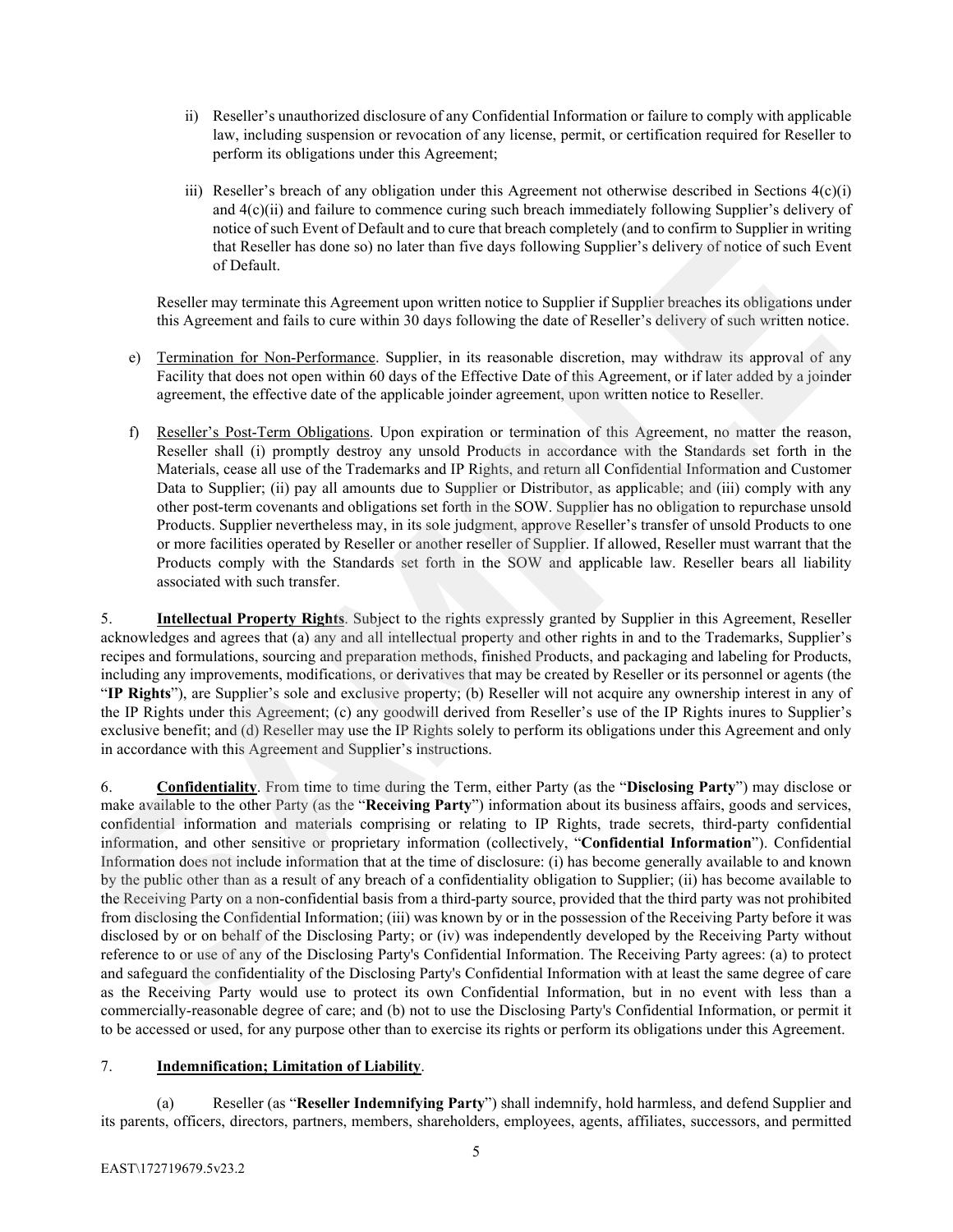assigns (collectively, "**Supplier Indemnified Party**") against any and all losses, damages, liabilities, deficiencies, claims, actions, judgments, settlements, interest, awards, penalties, fines, costs, or expenses of whatever kind, including reasonable attorneys' fees, fees and the costs of enforcing any right to indemnification under this Agreement, and the cost of pursuing any insurance providers (collectively, "**Losses**"), incurred by a Supplier Indemnified Party and arising out of or relating to: (i) any breach or non-fulfillment of any representation, warranty, or covenant set out in this Agreement by Reseller Indemnifying Party; (ii) any negligent or more culpable act or omission of Reseller Indemnifying Party; or (iii) any failure by Reseller Indemnifying Party to comply with any applicable laws, including in the event of any food recall or defect in the Products related to Reseller Indemnifying Party's storage, handling, preparation, packaging, labeling, or delivery of the Products (including delivery of the Products through Reseller's designated Providers).

(b) EXCEPT WITH RESPECT TO RESELLER INDEMNIFYING PARTY'S INDEMNITY OBLIGATIONS SET FORTH IN SECTION 7(A) OR VIOLATION OF SUPPLIER'S TRADEMARK RIGHTS AND IP RIGHTS, IN NO EVENT IS EITHER PARTY LIABLE FOR CONSEQUENTIAL, INDIRECT, INCIDENTAL, SPECIAL, EXEMPLARY, PUNITIVE, OR ENHANCED DAMAGES, LOST PROFITS OR REVENUES, OR DIMINUTION IN VALUE ARISING OUT OF OR RELATING TO ANY BREACH OF THIS AGREEMENT, REGARDLESS OF: (I) WHETHER THE DAMAGES WERE FORESEEABLE; (II) WHETHER OR NOT THE BREACHING PARTY WAS ADVISED OF THE POSSIBILITY OF THE DAMAGES; AND (III) THE LEGAL OR EQUITABLE THEORY (CONTRACT, TORT, OR OTHERWISE) ON WHICH THE CLAIM IS BASED, AND NOTWITHSTANDING THE FAILURE OF ANY AGREED OR OTHER REMEDY OF ITS ESSENTIAL PURPOSE.

(c) IN NO EVENT SHALL SUPPLIER'S LIABILITY ARISING OUT OF OR RELATED TO THIS AGREEMENT, WHETHER ARISING OUT OF OR RELATED TO BREACH OF CONTRACT, TORT (INCLUDING NEGLIGENCE), OR OTHERWISE, EXCEED THE TOTAL OF THE AMOUNTS PAID BY RESELLER TO PURCHASE PRODUCTS IN CONNECTION WITH THIS AGREEMENT.

## 8. **Miscellaneous**.

(a) Entire Agreement. This Agreement and all related exhibits and schedules constitute the Parties' sole and entire agreement with respect to the subject matter contained herein and supersede all prior and contemporaneous understandings, agreements, representations, and warranties, both written and oral, with respect to such subject matter.

(b) Amendment; Waiver. This Agreement shall not be modified, altered, or amended except by written agreement duly executed by the Parties. No waiver by any Party of any provision in this Agreement will be effective unless explicitly set forth in writing and signed by the Party so waiving. No waiver by any Party shall operate or be construed as a waiver in respect of any failure, breach, or default not expressly identified by such written waiver, whether of a similar or different character, and whether occurring before or after that waiver. No failure to exercise, or delay in exercising, any right, remedy, power, or privilege arising from this Agreement shall operate or be construed as a waiver thereof; nor shall any single or partial exercise of any right, remedy, power, or privilege hereunder preclude any other or further exercise thereof or the exercise of any other right, remedy, power, or privilege.

(c) Force Majeure. No Party shall be liable or responsible to the other Party, nor be deemed to have defaulted under or breached this Agreement, for any failure or delay in fulfilling or performing any term of this Agreement (except for any obligations to make payments to the other party hereunder) when and to the extent such failure or delay is caused by or results from acts beyond the affected party's reasonable control, including, without limitation: (a) natural disaster (e.g., earthquake, hurricane, or tornado); (b) flood, fire, or explosion; (c) war, invasion, hostilities (whether war is declared or not), terrorist threats or acts, riot, or other civil unrest; (d) government order or law; (e) action by any governmental authority, including embargoes or blockades, in effect on or after the Effective Date; (g) national or regional emergency; (h) strikes, labor stoppages or slowdowns, or other industrial disturbances; and (i) health epidemics or pandemics. any follow by Roeller Indonesia's provide to the samply side may oppilable look, including in the cost of any distinguish of the same and the same of the same of the same of the same of the same of the SAMPLE CHARACT (b) E

(d) Severability. If any term or provision of this Agreement is invalid, illegal, or unenforceable in any jurisdiction, such invalidity, illegality, or unenforceability shall not affect any other term or provision of this Agreement or invalidate or render unenforceable such term or provision in any other jurisdiction. Upon such determination that any term or other provision is invalid, illegal, or unenforceable, the Parties shall negotiate in good faith to modify this Agreement so as to effect the original intent of the Parties as closely as possible in a mutually-acceptable manner in order that the transactions contemplated hereby be consummated as originally contemplated to the greatest extent possible.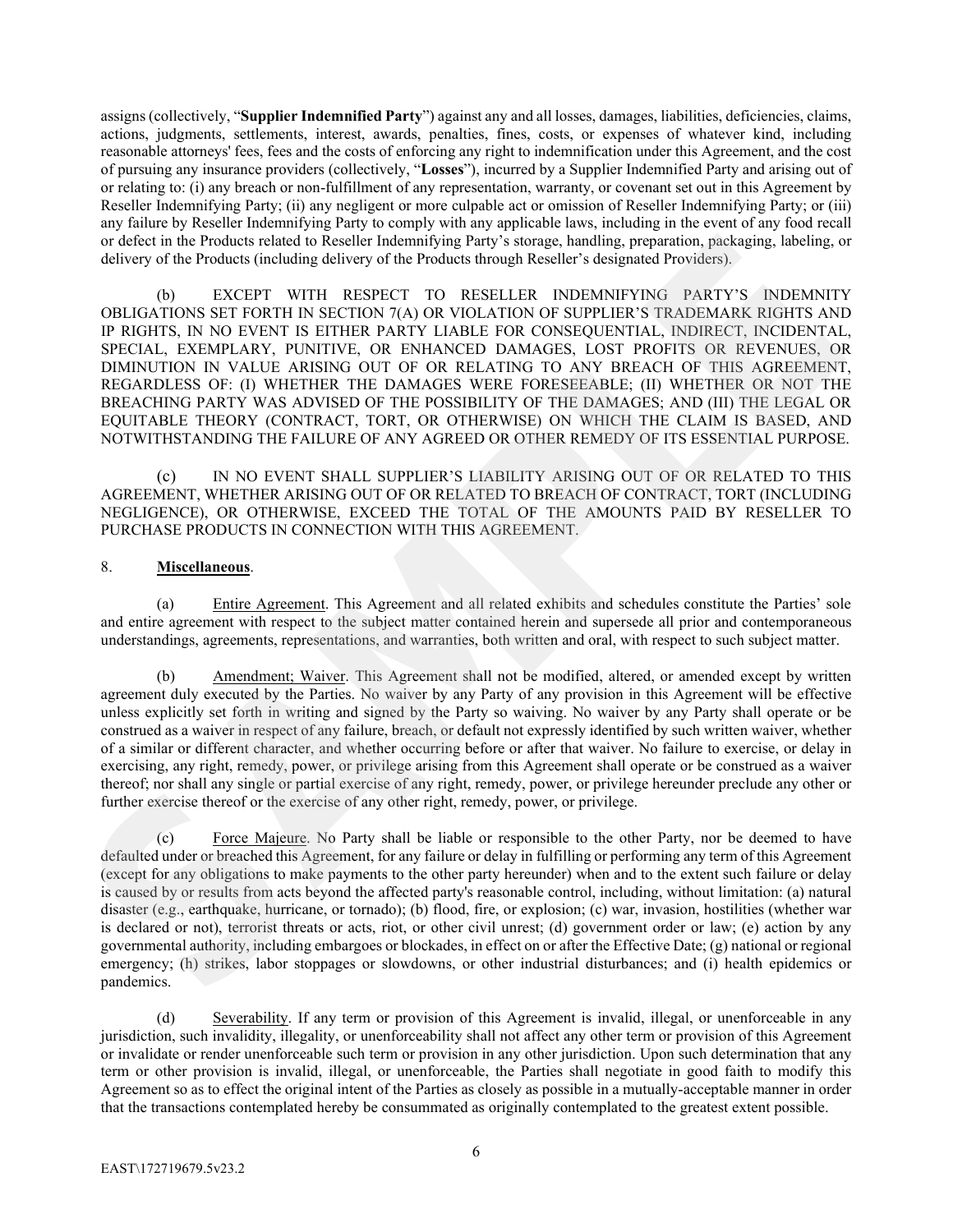(e) Choice of Law; Venue. This Agreement is governed by and is to be construed in accordance with the internal laws of the State of Illinois, without reference to principles of conflict of laws. The Parties consent to the exclusive jurisdiction of, and venue in, the state and federal courts in Cook County in the State of Illinois.

Counterparts. This Agreement may be executed in one or more counterparts (and may be delivered via facsimile or similar instantaneous electronic transmission device pursuant to which the signature of or on behalf of such Party can be seen), each of which will be deemed an original and all of which together will constitute one and the same instrument.

(g) Publicity. Supplier shall be permitted to disclose Reseller's name, including any DBA name, in marketing materials, press releases, and other publicity. Disclosure of Reseller's name shall be solely in the context of the Grant as defined in this Agreement.

(h) Currency. Unless otherwise noted, all prices listed in and payments due under this Agreement shall be made in U.S. Dollars. Payments shall be net of wire transfer fees, currency conversion charges, or other fees.

(i) Changes. If Reseller fails to open any Facility within sixty (60) days of the Effective Date, Supplier may, at its sole and reasonable discretion, revoke the Grant for that Facility. For any such Facility, Supplier may amend the terms of this Agreement to reflect the then current standard terms including, but not limited to, Products, Product Pricing, and requirement for Provider Account Set up and Marketing, by providing notice in writing (email to suffice).

# 9. **Special Representations**.

Reseller (a) represents as of the Effective Date that it, at least one of its current directors or officers, or at least one current director or officer of its parent or affiliate has more than two years of experience in the same type of business represented by this Agreement; and (b) confirms that Reseller and Supplier have a reasonable basis as of the Effective Date to anticipate that the sales arising from the relationship represented by this Agreement will not exceed 20% of Reseller's (and its affiliates') total dollar volume in sales during the first year of operation. Supplier is entering into this Agreement in reliance on such representation and confirmation. Farty can be each), each of which will be decomed an original and all of which together will constitute one and the same<br>
interference (g) Publishly. Surplier shall be permitted to disclose Reseller's name, including any D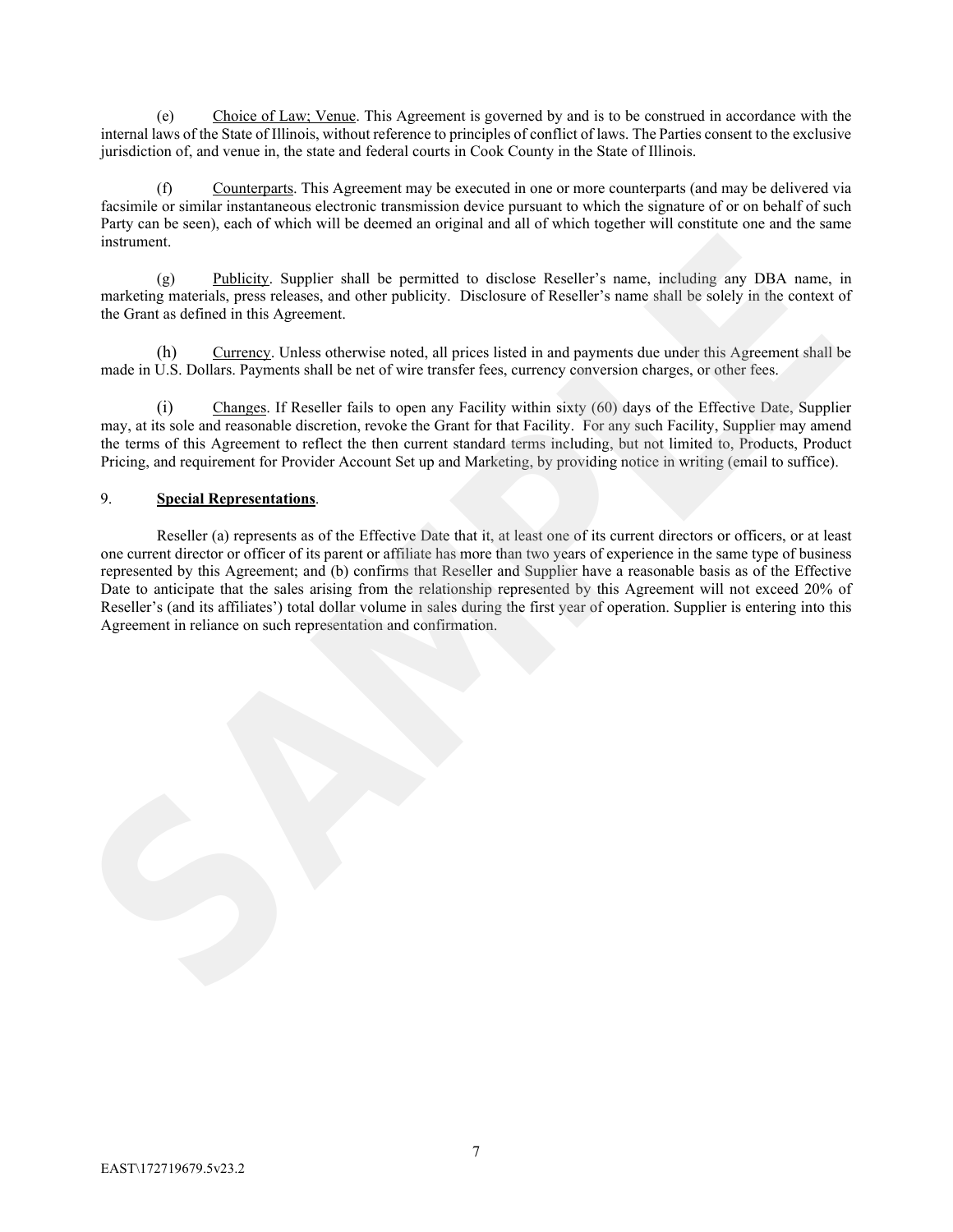### **[The following can be deleted when not dealing with a CA or NY operator]**

*[If Reseller will operate in California or New York, Reseller represents as of the date of this Agreement that:*

## *PLEASE INITIAL THE FOLLOWING REPRESENTATIONS ONLY IF ALL ARE APPLICABLE:*

- *For at least the last twenty-four (24) months prior to the date of this Agreement, Reseller or, if Reseller is an entity, any of its existing officers, directors, or managing agents who have held such position with Reseller for at least the last twenty-four (24) months, have been engaged in a business offering products or services substantially similar or related to those to be offered by Reseller from the Facility pursuant to this Agreement.*
- *The new products or services Reseller will offer from the Facility as a result of this Agreement are substantially similar or related to the products or services currently being offered by Reseller's existing business at the Facility.* 
	- *Reseller will prepare Products at and sell Products from the Facility, which is the same business location as Reseller's existing business.*
- *Reseller and Supplier anticipate, in good faith, as of the date of this Agreement, that Reseller's sales resulting from its relationship with Reseller will not represent more than twenty percent (20%) of Reseller's total sales in dollar volume from the Facility on an annual basis.*
- *Reseller is not controlled by Supplier.*
	- *By initialing the five (5) representations above, Reseller acknowledges that Supplier is entering into this Agreement in reliance on Reseller's representations.]*

|                                                       | entity, any of its existing officers, directors, or managing agents who have held such position with Reseller for<br>at least the last twenty-four (24) months, have been engaged in a business offering products or services<br>substantially similar or related to those to be offered by Reseller from the Facility pursuant to this Agreement. |
|-------------------------------------------------------|----------------------------------------------------------------------------------------------------------------------------------------------------------------------------------------------------------------------------------------------------------------------------------------------------------------------------------------------------|
| Facility.                                             | The new products or services Reseller will offer from the Facility as a result of this Agreement are substantially<br>similar or related to the products or services currently being offered by Reseller's existing business at the                                                                                                                |
| Reseller's existing business.                         | Reseller will prepare Products at and sell Products from the Facility, which is the same business location as                                                                                                                                                                                                                                      |
| dollar volume from the Facility on an annual basis.   | Reseller and Supplier anticipate, in good faith, as of the date of this Agreement, that Reseller's sales resulting<br>from its relationship with Reseller will not represent more than twenty percent (20%) of Reseller's total sales in                                                                                                           |
| Reseller is not controlled by Supplier.               |                                                                                                                                                                                                                                                                                                                                                    |
| Agreement in reliance on Reseller's representations.] | By initialing the five (5) representations above, Reseller acknowledges that Supplier is entering into this                                                                                                                                                                                                                                        |
| <b>SUPPLIER:</b>                                      | WHEREFORE, the Parties have caused this Agreement to be executed by their duly authorized representatives.<br><b>RESELLER:</b>                                                                                                                                                                                                                     |
| WOW BAO LLC                                           |                                                                                                                                                                                                                                                                                                                                                    |
| By:                                                   | By:                                                                                                                                                                                                                                                                                                                                                |
| Name: Geoff Alexander                                 | Name:                                                                                                                                                                                                                                                                                                                                              |
| Title: President & CEO                                |                                                                                                                                                                                                                                                                                                                                                    |
| Date:<br>20<br>$**$                                   | Date: $\qquad \qquad .20$                                                                                                                                                                                                                                                                                                                          |
| ** Effective Date of Agreement                        |                                                                                                                                                                                                                                                                                                                                                    |
|                                                       |                                                                                                                                                                                                                                                                                                                                                    |
|                                                       |                                                                                                                                                                                                                                                                                                                                                    |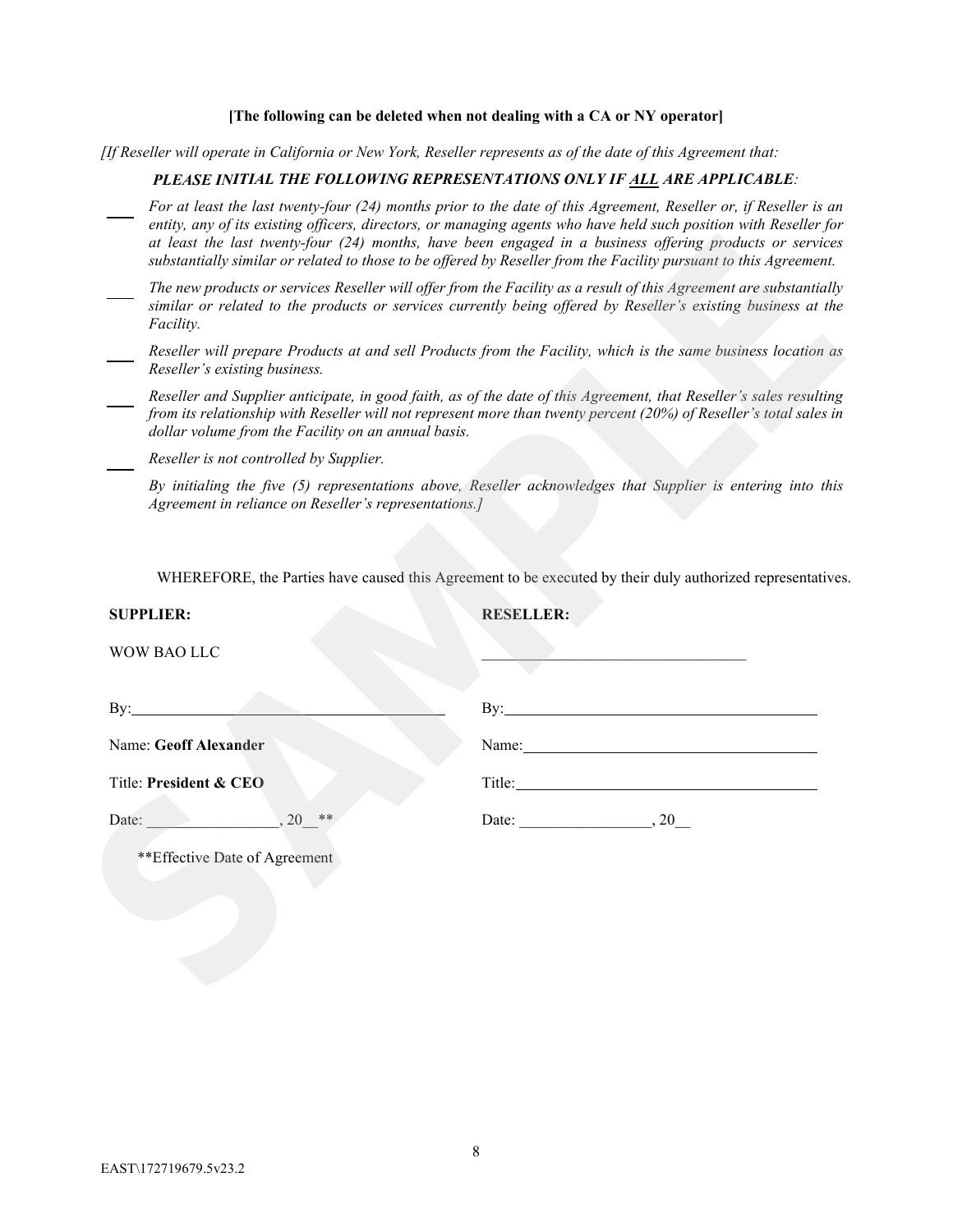# **SCHEDULE 1**

# **STATEMENT OF WORK (EFFECTIVE AS OF \_\_\_\_\_\_\_\_\_\_\_\_, 20\_\_)**

This Statement of Work ("SOW") is a part of, and is hereby incorporated into, the Product Resale Agreement effective as of  $($ "Agreement") between Supplier and Reseller. This SOW will remain in effect until the expiration or earlier termination of the Agreement. Any expiration or earlier termination of the Agreement will automatically—and without the need for any separate or additional notice to or from either Party—result in the termination or expiration of this SOW. Initial-capitalized terms not defined in this SOW have the meanings given to them in the Agreement.

| Products. Reseller will purchase the following Products from Distributors identified in this SOW. The Price Per<br>Master Case referenced below is inclusive of Dot Foods markup and prices may be increased by Supplier by not<br>more than ten percent (10%) in any twelve (12) month period by Supplier providing Reseller with written notice<br>establishing the (i) amount of the price increase, (ii) effective date of such increase, and (iii) an updated Product<br>Pricing chart to replace Section 5 below. An electronic notification, including, but not limited to, email, shall be<br>deemed written notice for the purpose of this Section 1. |                                               |                                                     |                                            |                                                                      |
|----------------------------------------------------------------------------------------------------------------------------------------------------------------------------------------------------------------------------------------------------------------------------------------------------------------------------------------------------------------------------------------------------------------------------------------------------------------------------------------------------------------------------------------------------------------------------------------------------------------------------------------------------------------|-----------------------------------------------|-----------------------------------------------------|--------------------------------------------|----------------------------------------------------------------------|
| <b>Menu Category</b>                                                                                                                                                                                                                                                                                                                                                                                                                                                                                                                                                                                                                                           | <b>Item Name</b>                              | <b>Dot Foods</b><br><b>Item ID</b><br><b>Number</b> | Pack Size / Unit of<br><b>Measure</b>      | <b>Price Per</b><br><b>Master</b><br>Case<br>(from Dot<br>$Foods)^1$ |
| <b>BAO</b>                                                                                                                                                                                                                                                                                                                                                                                                                                                                                                                                                                                                                                                     | <b>BBQ</b> Berkshire<br>Pork                  | 641965                                              | 99 eaches / Master Case                    | \$105.00                                                             |
| <b>BAO</b>                                                                                                                                                                                                                                                                                                                                                                                                                                                                                                                                                                                                                                                     | Teriyaki Chicken                              | 641968                                              | 99 eaches / Master Case                    | \$105.00                                                             |
| <b>BAO</b>                                                                                                                                                                                                                                                                                                                                                                                                                                                                                                                                                                                                                                                     | Whole Wheat<br>Vegetable                      | 641868                                              | 99 eaches / Master Case                    | \$105.00                                                             |
| <b>BAO</b>                                                                                                                                                                                                                                                                                                                                                                                                                                                                                                                                                                                                                                                     | Spicy Mongolian<br>Beef                       | 641969                                              | 99 eaches / Master Case                    | \$105.00                                                             |
| <b>BAO</b>                                                                                                                                                                                                                                                                                                                                                                                                                                                                                                                                                                                                                                                     | Cheeseburger                                  | 724366                                              | 99 eaches / Master Case                    | \$105.00                                                             |
| <b>BOWL</b>                                                                                                                                                                                                                                                                                                                                                                                                                                                                                                                                                                                                                                                    | Orange Chicken<br>Topping                     | 727813                                              | Approx. 108 servings /<br>Master Case      | \$275.00                                                             |
| <b>BOWL</b>                                                                                                                                                                                                                                                                                                                                                                                                                                                                                                                                                                                                                                                    | Spicy Kung Pao<br>Chicken Topping             | 727812                                              | Approx. 108 servings /<br>Master Case      | \$275.00                                                             |
| <b>BOWL</b>                                                                                                                                                                                                                                                                                                                                                                                                                                                                                                                                                                                                                                                    | Teriyaki Chicken<br>Topping                   | 727811                                              | Approx. 108 servings /<br>Master Case      | \$275.00                                                             |
| POTSTICKERS/<br><b>DUMPLINGS&amp; EGGROLLS</b>                                                                                                                                                                                                                                                                                                                                                                                                                                                                                                                                                                                                                 | Ginger Chicken<br>Potstickers/<br>Dumplings   | 729212                                              | Approx. 300 eaches /<br>Case               | \$112.00                                                             |
| POTSTICKERS/<br><b>DUMPLINGS&amp; EGGROLLS</b>                                                                                                                                                                                                                                                                                                                                                                                                                                                                                                                                                                                                                 | Green Vegetable<br>Potstickers/<br>Dumplings  | 729213                                              | Approx. 300 eaches /<br>Case               | \$112.00                                                             |
| POTSTICKERS/<br><b>DUMPLINGS&amp; EGGROLLS</b>                                                                                                                                                                                                                                                                                                                                                                                                                                                                                                                                                                                                                 | Wow Bao<br>Chicken Egg Roll                   | 749392                                              | 72 egg rolls per case                      | \$66.75                                                              |
| <b>GARNISH</b>                                                                                                                                                                                                                                                                                                                                                                                                                                                                                                                                                                                                                                                 | Crunchies for<br>Orange Chicken<br>Bowl       | 683853                                              | 12-3 LB bags per case                      | \$78.00                                                              |
| SAUCE: Soy Ginger                                                                                                                                                                                                                                                                                                                                                                                                                                                                                                                                                                                                                                              | Wow Bao Soy<br><b>Ginger Dipping</b><br>Sauce | 745786                                              | $200 - 1$ oz portion cups /<br>Master Case | \$56.45                                                              |

*Note: Bowls require Jasmine White Rice or other bases and Bowls and Potstickers/Dumplings require garnishes which Reseller may procure from its own supplier(s).*

*<sup>1</sup> Includes Dot Foods markup and prices may be increased by Supplier by not more than ten (10%) in any given twelve (12) month period by providing written notice, subject to force majeure*

\_\_\_\_\_\_\_\_\_\_ *Initial by Reseller*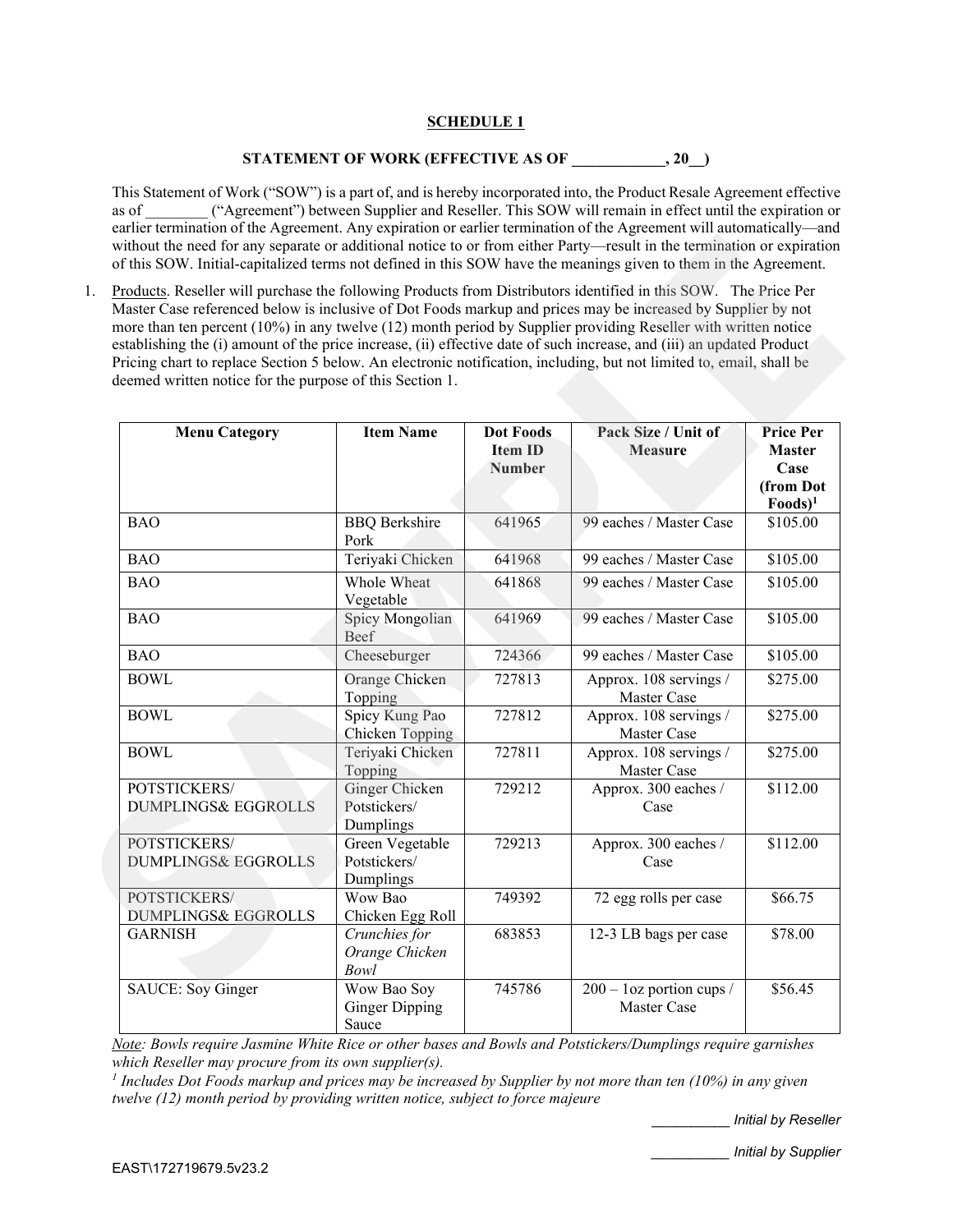- 2. Providers; Customers. Reseller may offer and sell Products through the following Providers. Reseller may offer and sell Products only to Customers within the channel(s) described below.
	- (a) Providers.
	- (b) **Approved Customer Channels**. Third party delivery via Providers listed in Section 2(a).
- 3. Distributors. The following Distributors are authorized to sell Products to Reseller. Reseller will purchase the Products at a bona-fide wholesale price in accordance with Distributor's purchase order terms, lead-times, forecast requirements, and delivery and freight terms. Distributor will establish the credit terms applicable to Reseller's purchase of Products.
	- (a) [Insert Distributor/Contact Person/Contact Information]

- 4. Product Specifications and Preparation Instructions. Unless otherwise described in this Section 4, the minimum shelf life, storage, handling, and Product-inspection requirements, and instructions for preparing, packaging, labeling, advertising, marketing, and delivering the Products will be set forth in the Materials.
- 5. Product Pricing.

|    | (b) Approved Customer Channels. Third party delivery via Providers listed in Section 2(a).                                                                                                                                                                                                                                                                                             |                   |  |
|----|----------------------------------------------------------------------------------------------------------------------------------------------------------------------------------------------------------------------------------------------------------------------------------------------------------------------------------------------------------------------------------------|-------------------|--|
| 3. | Distributors. The following Distributors are authorized to sell Products to Reseller. Reseller will purchase the Products<br>at a bona-fide wholesale price in accordance with Distributor's purchase order terms, lead-times, forecast<br>requirements, and delivery and freight terms. Distributor will establish the credit terms applicable to Reseller's<br>purchase of Products. |                   |  |
|    | (a) [Insert Distributor/Contact Person/Contact Information]                                                                                                                                                                                                                                                                                                                            |                   |  |
|    | (b) [Insert Distributor/Contact Person/Contact Information]                                                                                                                                                                                                                                                                                                                            |                   |  |
| 4. | Product Specifications and Preparation Instructions. Unless otherwise described in this Section 4, the minimum shelf<br>life, storage, handling, and Product-inspection requirements, and instructions for preparing, packaging, labeling,<br>advertising, marketing, and delivering the Products will be set forth in the Materials.                                                  |                   |  |
| 5. | Product Pricing.                                                                                                                                                                                                                                                                                                                                                                       |                   |  |
|    |                                                                                                                                                                                                                                                                                                                                                                                        |                   |  |
|    |                                                                                                                                                                                                                                                                                                                                                                                        |                   |  |
|    |                                                                                                                                                                                                                                                                                                                                                                                        |                   |  |
|    | <b>Menu Item</b>                                                                                                                                                                                                                                                                                                                                                                       | <b>Menu Price</b> |  |
|    | BAO 2-pack                                                                                                                                                                                                                                                                                                                                                                             | \$7.49            |  |
|    | BAO 6-pack                                                                                                                                                                                                                                                                                                                                                                             | \$19.99<br>\$9.99 |  |
|    | <b>BOWL</b> Teriyaki Chicken<br><b>BOWL Kung Pao Chicken</b>                                                                                                                                                                                                                                                                                                                           | \$9.99            |  |
|    | <b>BOWL Orange Chicken</b>                                                                                                                                                                                                                                                                                                                                                             | \$9.99            |  |
|    | POTSTICKERS/DUMPLINGS 5-piece Chicken                                                                                                                                                                                                                                                                                                                                                  | \$6.49            |  |
|    | POTSTICKERS/DUMPLINGS 5-piece Vegetable                                                                                                                                                                                                                                                                                                                                                | \$6.49            |  |
|    | POTSTICKERS/DUMPLINGS 8-piece Chicken                                                                                                                                                                                                                                                                                                                                                  | \$9.99            |  |
|    | POTSTICKERS/DUMPLINGS 8-piece Vegetable                                                                                                                                                                                                                                                                                                                                                | \$9.99            |  |
|    | POTSTICKERS/DUMPLINGS 12-piece Chicken                                                                                                                                                                                                                                                                                                                                                 | \$14.99           |  |
|    | POTSTICKERS/DUMPLINGS 12-piece Vegetable                                                                                                                                                                                                                                                                                                                                               | \$14.99           |  |
|    | POTSTICKERS/DUMPLINGS 30-piece Chicken                                                                                                                                                                                                                                                                                                                                                 | \$35.99           |  |
|    | POTSTICKERS/DUMPLINGS 30-piece Vegetable                                                                                                                                                                                                                                                                                                                                               | \$35.99           |  |
|    | Crispy Chicken Egg Rolls (2 Piece)                                                                                                                                                                                                                                                                                                                                                     | \$5.99            |  |
|    | Crispy Chicken Egg Rolls (3 Piece)                                                                                                                                                                                                                                                                                                                                                     | \$9.99            |  |

\_\_\_\_\_\_\_\_\_\_ *Initial by Reseller*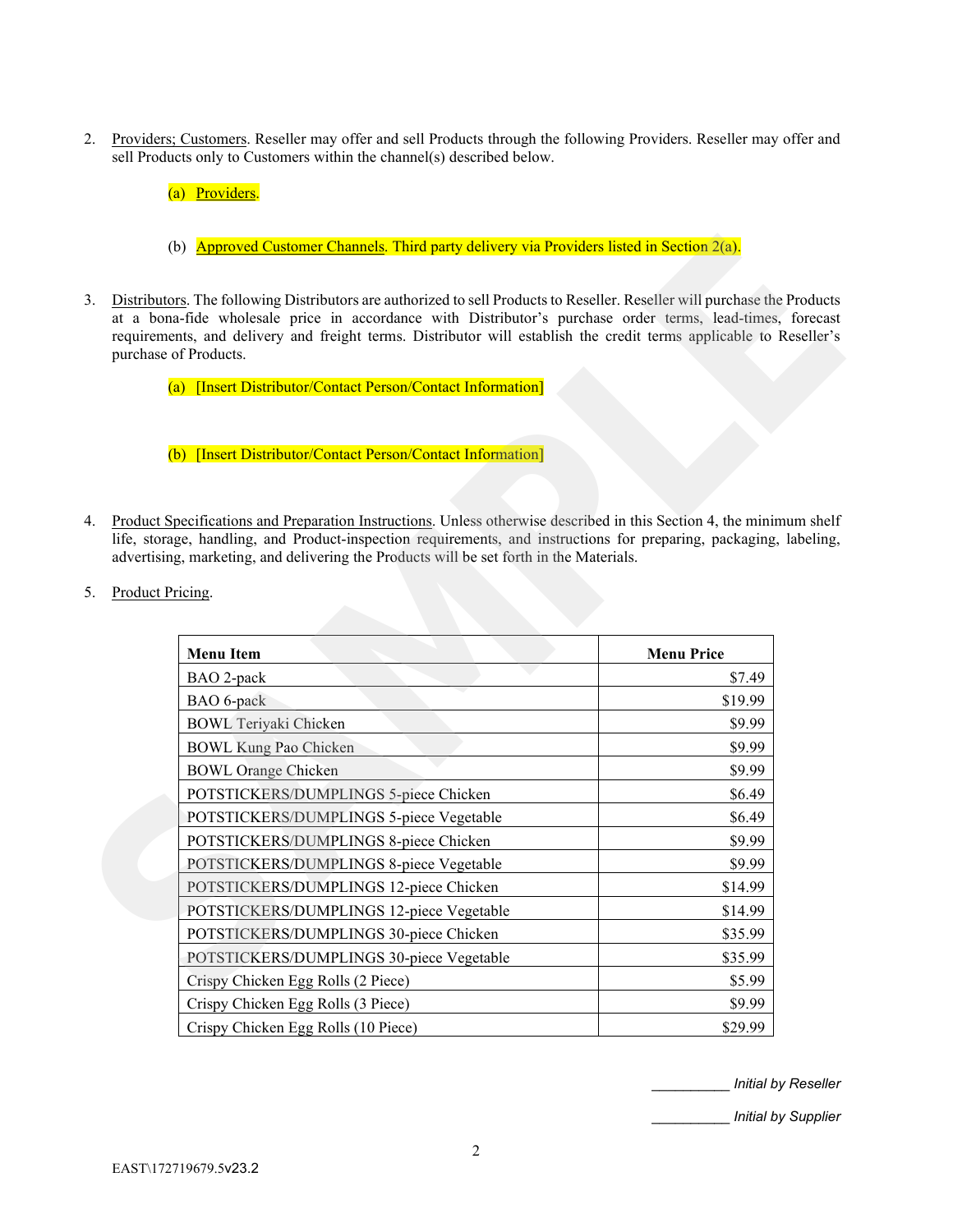| <b>Menu Item</b>                                   | <b>Menu Price</b> |
|----------------------------------------------------|-------------------|
| COMBO: Bowl $+ 2$ Bao                              | \$17.29           |
| COMBO: Bowl $+3$ Potstickers                       | \$13.99           |
| COMBO: $2$ Bao + 5 Potstickers                     | \$13.98           |
| COMBO: Bowl $& 1$ Egg Rolls                        | \$13.49           |
| COMBO: 5 Potstickers & 1 Egg Rolls                 | \$9.99            |
| Sampler Platter (2 Bao, 3 Potstickers, 1 Egg Roll) | \$14.99           |
| Side: Soy Ginger Dipping Sauce                     | \$0.50            |
| <b>Optional Menu Items:</b>                        |                   |
| BUNDLE: The Sharing Bundle (for 2-3)               | \$29.95           |
| BUNDLE: The Family Bundle <i>(for 4-5)</i>         | \$59.95           |
| BUNDLE: The Party Bundle <i>(for 8-12)</i>         | \$83.95           |

|                                                    | COMBO: 5 Potstickers & 1 Egg Rolls<br>Sampler Platter (2 Bao, 3 Potstickers, 1 Egg Roll) |                                                                                                                                                                                                                                                                                                                                                                                                                                                                                                                                                                                                                                                                                                                                                                                                                                                      | \$9.99<br>\$14.99        |  |
|----------------------------------------------------|------------------------------------------------------------------------------------------|------------------------------------------------------------------------------------------------------------------------------------------------------------------------------------------------------------------------------------------------------------------------------------------------------------------------------------------------------------------------------------------------------------------------------------------------------------------------------------------------------------------------------------------------------------------------------------------------------------------------------------------------------------------------------------------------------------------------------------------------------------------------------------------------------------------------------------------------------|--------------------------|--|
|                                                    |                                                                                          |                                                                                                                                                                                                                                                                                                                                                                                                                                                                                                                                                                                                                                                                                                                                                                                                                                                      | \$0.50                   |  |
|                                                    | Side: Soy Ginger Dipping Sauce                                                           |                                                                                                                                                                                                                                                                                                                                                                                                                                                                                                                                                                                                                                                                                                                                                                                                                                                      |                          |  |
|                                                    | <b>Optional Menu Items:</b>                                                              |                                                                                                                                                                                                                                                                                                                                                                                                                                                                                                                                                                                                                                                                                                                                                                                                                                                      |                          |  |
|                                                    | BUNDLE: The Sharing Bundle (for 2-3)                                                     |                                                                                                                                                                                                                                                                                                                                                                                                                                                                                                                                                                                                                                                                                                                                                                                                                                                      | \$29.95                  |  |
|                                                    | BUNDLE: The Family Bundle (for 4-5)                                                      |                                                                                                                                                                                                                                                                                                                                                                                                                                                                                                                                                                                                                                                                                                                                                                                                                                                      | \$59.95                  |  |
|                                                    | BUNDLE: The Party Bundle (for 8-12)                                                      |                                                                                                                                                                                                                                                                                                                                                                                                                                                                                                                                                                                                                                                                                                                                                                                                                                                      | \$83.95                  |  |
|                                                    |                                                                                          | connection with preparing the Products. In addition, Reseller must purchase specified paper products (e.g., branded<br>and non-branded packaging materials) and marketing collateral and related supplies (collectively, the "Related<br>Materials"). The purchase price of the equipment and Related Materials does not include any applicable taxes or the<br>cost of shipping, handling, installation, maintenance, or other costs. If the "Approved Supplier" column below is<br>completed, Reseller may acquire the equipment or related materials only from that Approved Supplier and from no<br>other supplier. Reseller must request and obtain Supplier's prior written approval to use any other equipment, related<br>materials, or alternate vendor in lieu of an Approved Supplier, which approval shall not be unreasonably withheld. |                          |  |
| DOT#                                               | Edward Don #                                                                             | <b>Product Description</b>                                                                                                                                                                                                                                                                                                                                                                                                                                                                                                                                                                                                                                                                                                                                                                                                                           | <b>Approved Supplier</b> |  |
|                                                    |                                                                                          |                                                                                                                                                                                                                                                                                                                                                                                                                                                                                                                                                                                                                                                                                                                                                                                                                                                      |                          |  |
|                                                    | 1041449                                                                                  | Container, Logo BioPak #1                                                                                                                                                                                                                                                                                                                                                                                                                                                                                                                                                                                                                                                                                                                                                                                                                            | DOT or Edward Don        |  |
|                                                    | 1041450                                                                                  | Container, Logo BioPak #3                                                                                                                                                                                                                                                                                                                                                                                                                                                                                                                                                                                                                                                                                                                                                                                                                            | DOT or Edward Don        |  |
|                                                    | 1216568                                                                                  | 7x7 Hinged Bowl 252-1 Count                                                                                                                                                                                                                                                                                                                                                                                                                                                                                                                                                                                                                                                                                                                                                                                                                          | DOT or Edward Don        |  |
|                                                    | 1173429                                                                                  | Electric Countertop Food Pan Warmer                                                                                                                                                                                                                                                                                                                                                                                                                                                                                                                                                                                                                                                                                                                                                                                                                  | <b>Edward Don</b>        |  |
|                                                    | 1X1520                                                                                   | Panasonic Rice Cooker 4.5 qt                                                                                                                                                                                                                                                                                                                                                                                                                                                                                                                                                                                                                                                                                                                                                                                                                         | <b>Edward Don</b>        |  |
|                                                    | 8P524                                                                                    | OPTIONAL: Bag, Logo Plastic                                                                                                                                                                                                                                                                                                                                                                                                                                                                                                                                                                                                                                                                                                                                                                                                                          | <b>Edward Don</b>        |  |
| 739722<br>739731<br>745787<br>None<br>None<br>None | If utilizing existing range:                                                             |                                                                                                                                                                                                                                                                                                                                                                                                                                                                                                                                                                                                                                                                                                                                                                                                                                                      |                          |  |
|                                                    | A337280                                                                                  | Aluminum Steamer Set, 4 pc - 14 inch                                                                                                                                                                                                                                                                                                                                                                                                                                                                                                                                                                                                                                                                                                                                                                                                                 | Golden Country           |  |

7. Inbound Delivery Procedures. Reseller agrees to inspect all Products at the time of delivery (or, for key drop (unattended) deliveries, within two hours after the Facility opens following such key drop delivery) and promptly to notify Distributor of any Products that fail to comply with the Product specifications set forth in the Materials and any other order inaccuracies (e.g., damaged Products, Product shortages, or unauthorized substitutions). If any Product has latent defects that were not discoverable upon receipt of the Products at the Facility, then Reseller must notify Distributor of such defect promptly upon discovering the defect (but in no event later than seven days following the date upon which Reseller received the affected Products at the Facility). Reseller agrees to comply with Distributor and Supplier policies related to the recall and return of non-conforming Products and inventory management processes

\_\_\_\_\_\_\_\_\_\_ *Initial by Reseller*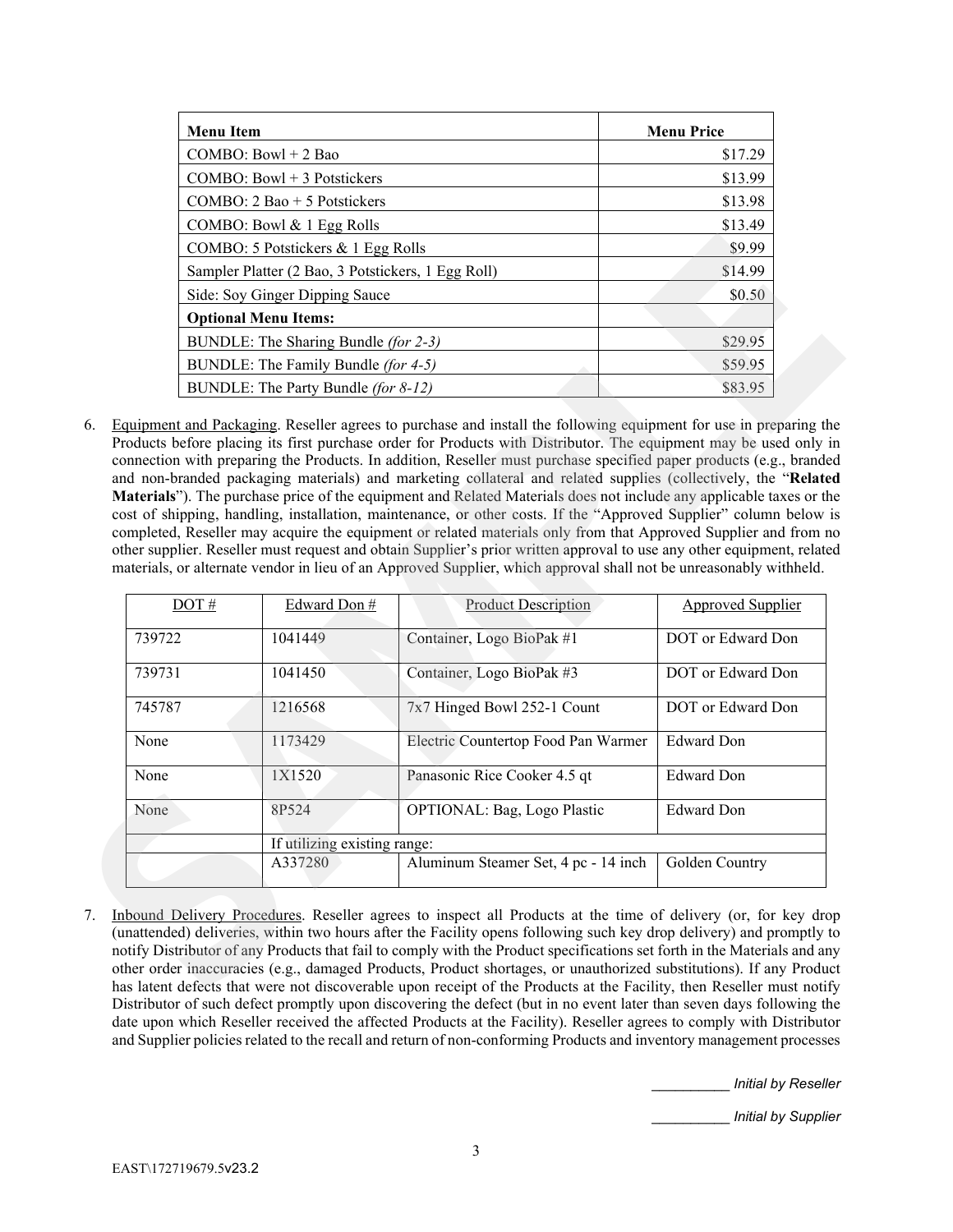set forth in the Materials. Where Reseller takes title and risk of loss of the Products at the Distributor's facilities, then such inspections will be completed at the Distributor's dock, as applicable.

- 8. Inbound Freight. Certain Products may be made available to Reseller for pick-up at the Distributor's facilities. In such case, Reseller may (a) arrange for inbound freight of the Products to its Facility, provided transportation of the Products to the Facility must be conducted in accordance with applicable law and the product specifications set forth in the Materials, or, alternatively, (b) request that Supplier arrange for such inbound freight through common carrier. In either case, title to and risk of loss of the Products will transfer to Reseller upon loading of the Products at the Distributor's dock onto the vehicle of the designated carrier. Reseller is solely responsible for all costs incurred in inbound transportation of the Products to its Facility. If Reseller requests that Supplier arrange for inbound freight of the Products, Reseller must pay Supplier the costs for such inbound freight set forth in Supplier's invoice in accordance with the specified payment terms.
- 9. Product Returns and Customer Complaints; Product Recalls. Reseller agrees to comply, and to ensure that the Providers identified in Section 2 of this SOW comply, with Supplier's policies regarding customer complaints and Product returns set forth in the Materials, including providing specific information and documents regarding the nature of, frequency, and resolution of customer complaints and product returns, in all cases as necessary to protect the goodwill and reputation of the WOW BAO brand.

In addition, in connection with any recall of Products issued by Supplier, Distributor, or any governmental entity, Reseller agrees to comply with the product-recall procedures set forth in the Materials or otherwise issued by Supplier and Distributor in writing.

10. Advertising; Authorized Use of Marks. Supplier must approve all advertising, marketing, and promotional materials (regardless of format, including digital, print copy, television, radio, or other media forms) before Reseller's publication or use of such materials. Notwithstanding the foregoing, Reseller is expected to manage and run its own programmatic marketing promotions of the Products, no less than once every six weeks, on the Providers' platforms in accordance with Supplier's Standards and applicable law. Supplier may, at its option and at Reseller's cost, make available to Reseller through Supplier's approved suppliers certain marketing collateral for use in advertising the Products. Reseller must comply with applicable laws in connection with any marketing, advertising, and promotion of the Products (including truth-in-advertising laws). in the Materials, or allemantively, (b) requires that Supplier are night for anothin both through for the Poissics of the Products will transfer to Reseller upon loading of the Products at the including to the case. Hele t

In addition, in accordance with Sections 1 and 5 of the Agreement, Reseller is authorized to use the following Trademarks and IP Rights solely in connection with the offer and sale of the Products in accordance with the Agreement:

# **(a) WOW BAO**

- 11. Training. Supplier will provide digital training materials (including written training manuals and training videos) to Reseller. All Reseller's personnel scheduled to work with the Products must view and participate in such digital training prior to Reseller commencing any sales of the Products, and must view and participate in updated digital training materials upon request by Supplier, as further described in the Materials. Supplier may, at its sole discretion and expense, require Reseller to participate in or view additional training programs. In addition, Supplier may provide, at its sole discretion and expense, in-person training for Reseller's designated personnel at one or more of the Facilities identified in this SOW.
- 12. Insurance Requirements. At all times during the Term, Reseller agrees to maintain the following minimum insurance coverage. Each policy must identify Supplier, its members, partners or shareholders, as an additional insured. Reseller agrees to give Supplier a copy of its certificate of insurance evidencing such coverage before placing its initial purchase order with Distributor and to provide Supplier with copies of its renewal of such insurance coverage at least

\_\_\_\_\_\_\_\_\_\_ *Initial by Reseller*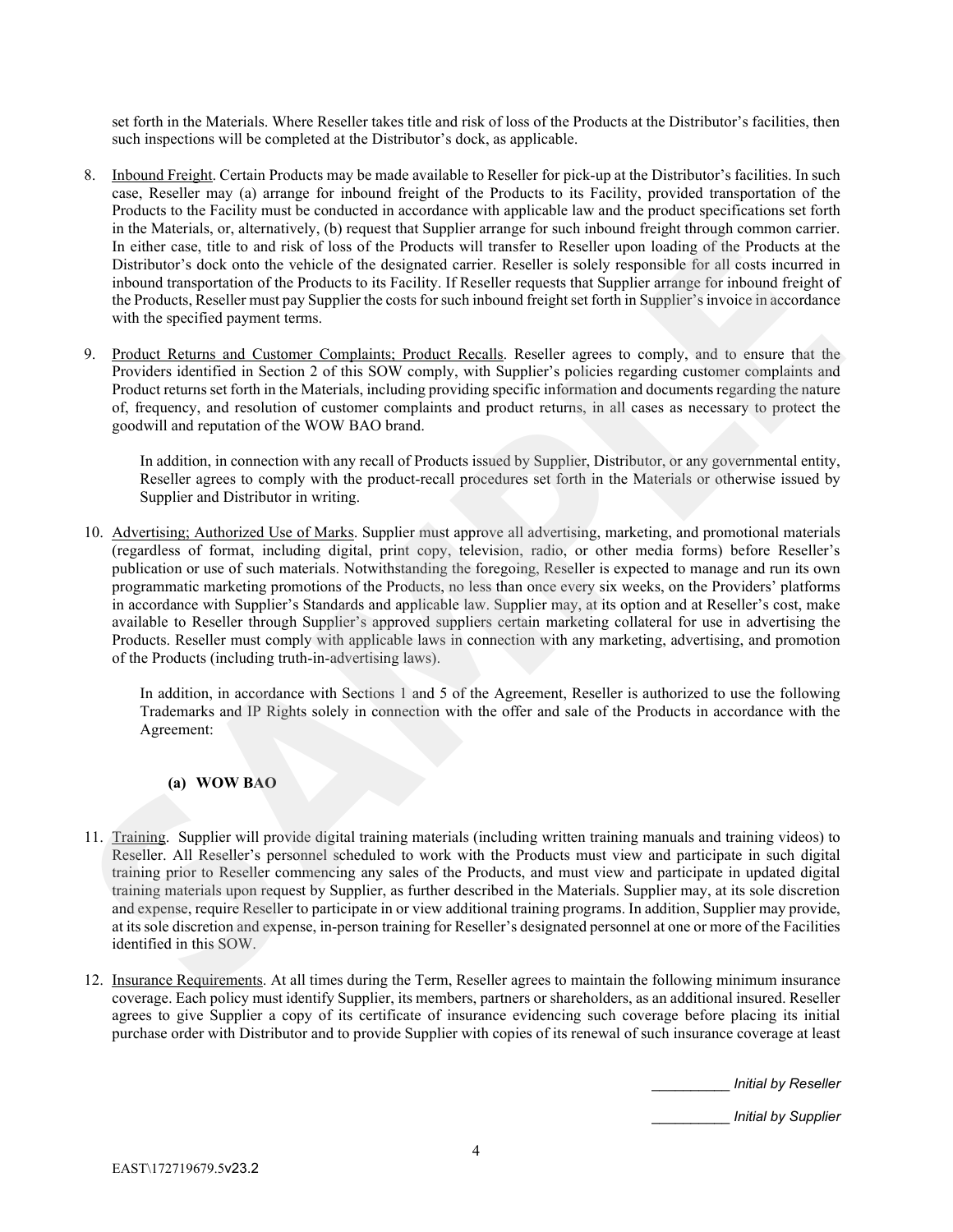annually (or within ten days of any change in insurance coverage). The policies required to be maintained by Reseller shall be with companies rated A-X or better by the A.M. Best Company. Insurers shall be authorized to do business in the state in which the Locations are located. Reseller hereby waives all rights of recovery against Supplier and its Affiliates on account of loss or damage occasioned to Reseller or others under Reseller's control or for whom it is responsible to the extent such loss or damage is insured against any of Reseller's insurance policies which may be in force at the time of the loss or damage or would have been insured against if Reseller had complied with its obligations.

- o Commercial general liability insurance for claims of bodily injury, product liability, and property damage. Such insurance shall have a per occurrence limit of not less than One Million Dollars (\$1,000,000) and a Two Million Dollar (\$2,000,000) aggregate limit. Reseller's insurance shall be designated as primary and non-contributory to Supplier's insurance.
- o Umbrella or excess liability insurance endorsed to provide "follow form" coverage over the general liability policy above, the limits of which insurance shall not be less than \$2,000,000 per occurrence and \$2,000,000 annual aggregate.

# 13. Customer Data.

Reseller grants Supplier a royalty-free, worldwide, perpetual, irrevocable license to use the Customer Data in connection with the offer and sale of Products by Reseller or its designees to any customer and through any distribution channel, which, following expiration or termination of the Agreement, may include the Customers and Providers, respectively. During the Term, Reseller agrees to facilitate Supplier's access to such Customer Data by (1) providing Supplier the necessary credentials to Providers' customer portals, mobile applications, or other applicable technology solutions or, if requested by Providers in writing, (2) notifying Providers of Reseller's approval of Supplier's access to such Customer Data, and to ensure that Reseller's agreements with each such Provider authorize Supplier's access and use of such Customer Data, both during the Term and following expiration or termination of the Agreement. Commercial general listishity insurance for claims of bodily injury, product listishity, and property<br>
damage. Sash insurance shall have a pre-occurrence limit of rock cash one Million Dollars<br>
(31,009,000) unst a Two Mill

\_\_\_\_\_\_\_\_\_\_ *Initial by Reseller*